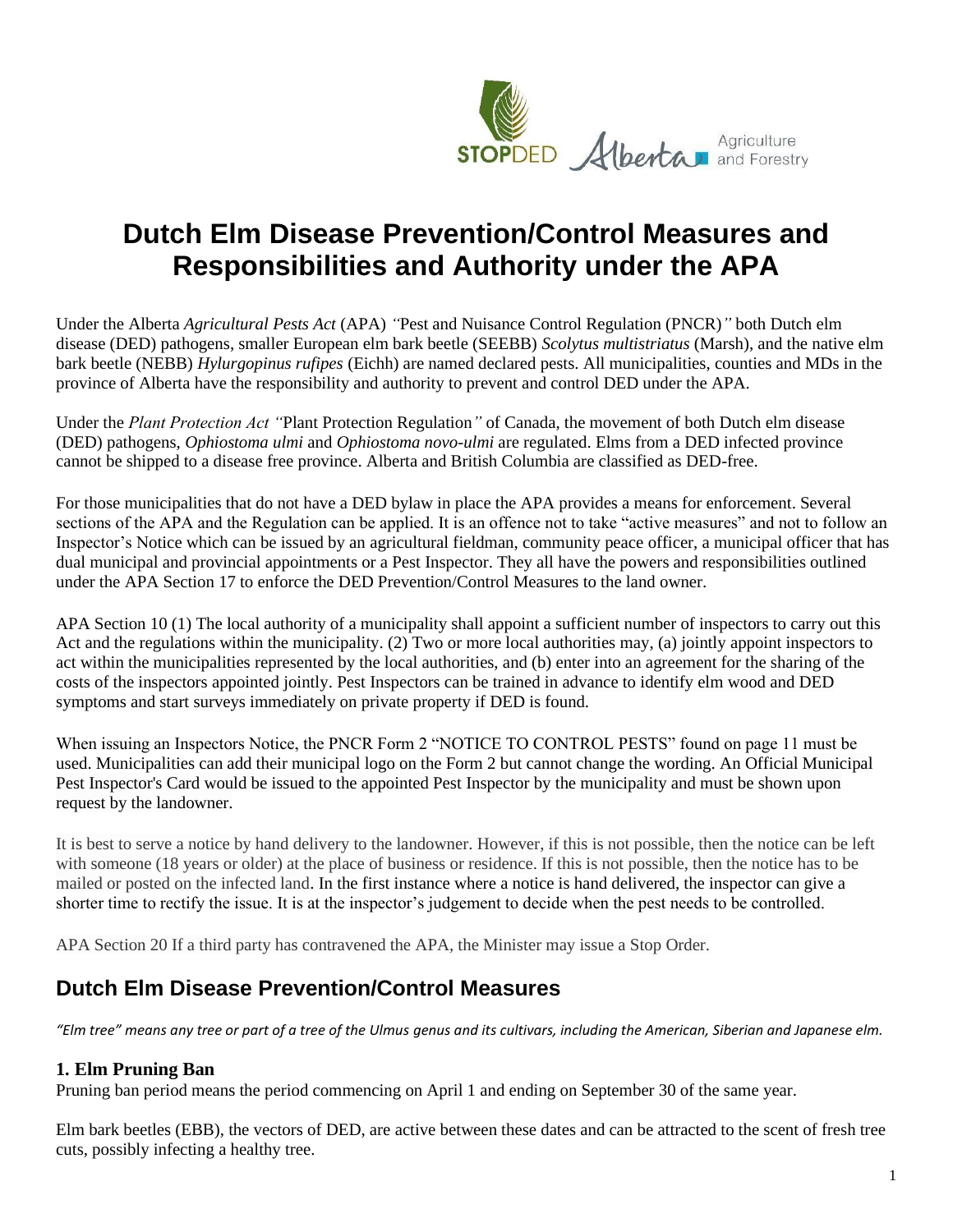### **2. Elm Preventive Pruning**

Pruning elms can only be carried out commencing October 1 to March 31 the following year. Elm trees can be removed any time of the year (**4. - Elm Tree Removal**)

Preventive pruning is essential to eliminate breeding material for the elm bark beetles (EBB). Preventive pruning is the systematic removal of dead, damaged, or diseased (other than from DED) branches from healthy elm trees. If a tree is dead or dying it should be removed. All elm wood must be properly disposed (**4 - [Elm Tree Removal ;](#page-1-0) 5a - [Elm Wood](#page-1-1) [Disposal](#page-1-1)**). Keeping elms well-maintained will aid in the control of DED.

Improper pruning techniques and tree topping can weaken the elm tree, creating a hazard and increase the risk of attracting EBBs.

To avoid spreading DED, all equipment must be sterilized before pruning a different elm tree. To sterilize your tools, use methyl hydrate, a 25% solution of bleach and water, or a 70% concentrate of rubbing alcohol. Note that bleach can rust iron-based tools.

#### **3 . DED Confirmation**

The presence of the DED must be confirmed by a laboratory test. If a tree is removed before diagnostic testing is complete, the tree must be treated as if it is infested with DED and disposed of according to the guidelines **(5a - [Elm](https://wm-no.glb.shawcable.net/zimbra/mail#_5a._Elm_Wood) [Wood Disposal\)](https://wm-no.glb.shawcable.net/zimbra/mail#_5a._Elm_Wood)**

All DED suspect elm trees must be sampled properly and the samples sent to Alberta Agriculture and Forestry's Alberta Plant Health Lab for diagnostic testing. Suspect DED samples are tested at no cost to the sender. Suspect DED sample instructions and submission form can be found on [Stopded.org](https://www.alberta.ca/dutch-elm-disease-sampling-procedures.aspx)

All samples taken from private trees must be sent to the lab by a Municipality, Ag Fieldman, Tree Company or STOPDED. Tree Companies must contact the municipality, Ag Fieldman's or STOPDED before sending a sample to the lab. Samples cannot be sent directly by a property owner.

Once the sample is confirmed to be DED positive, the lab will contact the appropriate contacts for a regulated pest detection.

Call the STOPDED hotline at 1-877-837-3567 for more instructions.

#### <span id="page-1-0"></span>**4. Elm Tree Removal**

When an elm tree has tested positive for DED, the tree must be removed immediately and properly disposed of **[\(5a -](#page-1-1) Elm [Wood Disposal\).](#page-1-1)** The stump must also be properly treated **(7 - [Elm Stump Treatment\)](#page-2-0)**. Prompt removal of infected trees is an imperative first step in slowing down the spread of DED. To eliminate EBB breeding material, remove all dead and dying elm trees.

An elm tree can be removed at any time of the year as long as it is **immediately disposed** of **(5a - [Elm Wood Disposal\).](#page-1-1)** Elm tree removal means to remove the trunk and all other parts of a tree including the stump.

#### <span id="page-1-1"></span>**5a. Elm Wood Disposal**

Elm wood cannot be stored (**5b. - [Elm Wood Storage](#page-1-2)**), or transported unless en route to the closest elm wood disposal site. All elm wood must be properly **disposed of immediately by either burning or burying** to a minimum depth of 25 cm. If elm wood is uninfected with DED, another option is chipping **(6 - [Elm Chipping\).](#page-2-1)** Immediate disposal of the elm wood ensures the destruction of overwintering beetle larval broods and adults and eliminates EEB breeding material.

Every municipality must designate a disposal site where elm wood may be burned or buried.

#### <span id="page-1-2"></span>**5b. Elm Wood Storage**

Storage of elm wood is **prohibited at any time of year** unless the wood has been treated as described below:

1. all bark has been removed from the wood<sup>1</sup>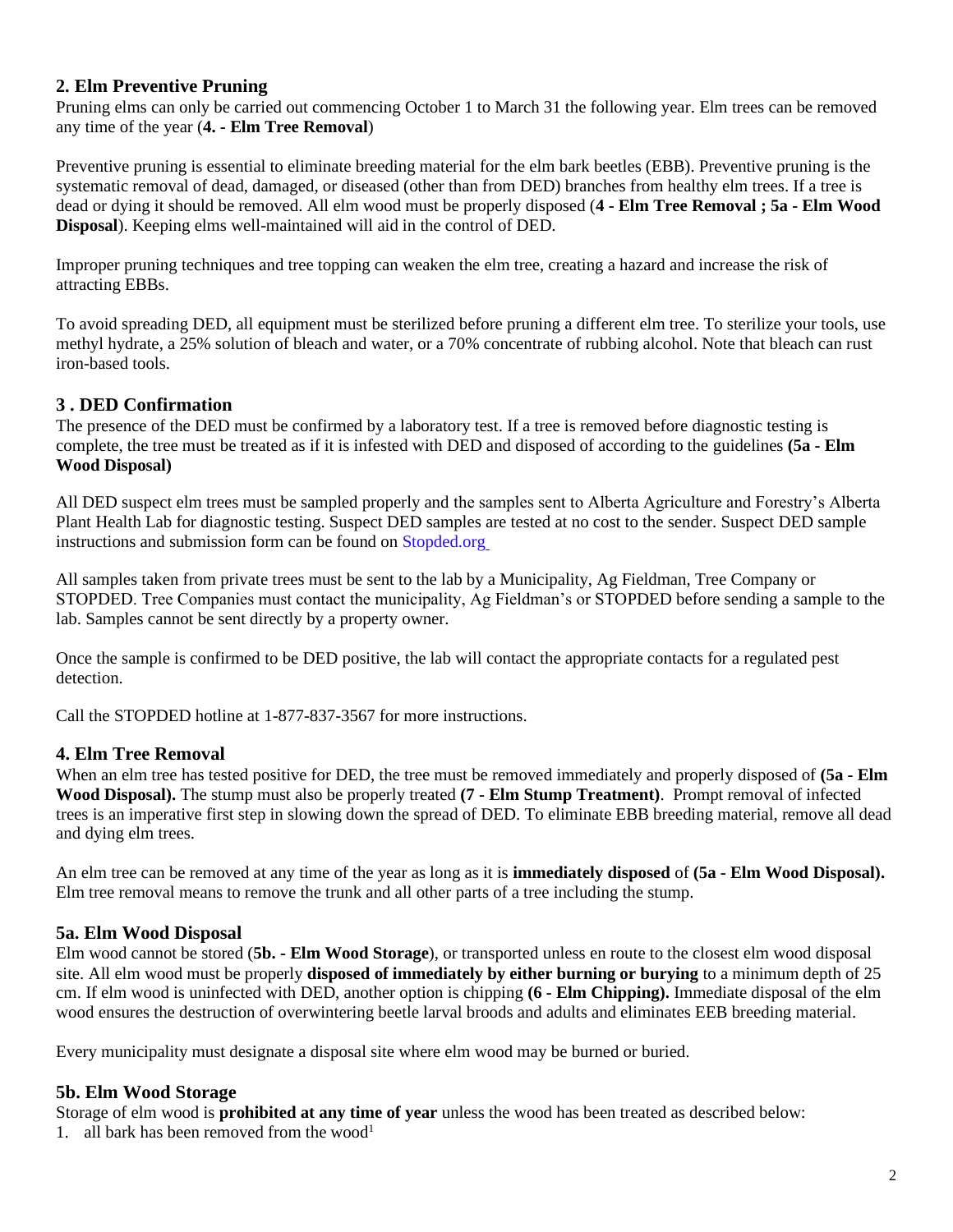2. the wood has been treated by kiln drying it to a moisture content of 18% or less, or heating it to 56℃ for at least30  $minutes<sup>1</sup>$ 

## <span id="page-2-1"></span>**6. Elm Chipping**

If an elm tree is diagnosed with DED, all wood must be burned or buried. It cannot be chipped.

Elm wood not infected with DED can be chipped into pieces not more than 5 cm. Larger elm wood chips can harbor the vector. Fresh chips will give of a scent that will attract the vectors therefore chips may be destroyed or stock piled for at least one year before using them in a landscape setting.

## <span id="page-2-0"></span>**7. Elm Stump Treatment**

All elm stumps must be properly destroyed. A freshly cut stump with the bark still intact, gives off the same scent of a dead or dying tree. The remaining stump from a DED infected tree can also produce infected shoots. Remove the stump to a minimum depth of 10 cm below the soil line and fill the hole with soil or treat the elm tree stump in a manner satisfactory to an inspector.

## **8. High Risk Tree**

A high risk tree is defined as a stressed tree that has deteriorated to the point of making it capable of supporting elm bark beetle habitation and breeding. There are many reasons why a tree may become a high risk such as environmental causes or improper pruning such as topping. If an inspector has declared an elm tree to be a high risk, the tree must be removed and properly disposed of (**4 - [Elm Tree Removal ;](#page-1-0) 5a - [Elm Wood Disposal](#page-1-1)**).

## **9. Hazard Tree**

Hazard is defined as a branch or a whole tree that is in imminent danger of failing and causing damage or harm to property or people. In the event an elm branch is damaged making it a hazard during the elm pruning ban, corrective pruning can only be done to the hazard branch with inspector approval. A hazard tree can be removed at any time of the year without inspector approval **(4 - [Elm Tree Removal\)](#page-1-0)**. All elm material must be properly disposed of **[\(5a -](#page-1-1) Elm [Wood Disposal\)](#page-1-1)**.

## **Components of a DED prevention/control management program**

| <b>Program Component</b>                      | <b>Timing</b>       | <b>Responsible Agency</b>                |
|-----------------------------------------------|---------------------|------------------------------------------|
| Delivery and Administration of the Provincial | Continuous          | <b>STOPDED</b>                           |
| <b>DED Prevention Program</b>                 |                     |                                          |
| Enforce Plant Protection Act of Canada        | Continuous          | Federal                                  |
| Administration of the APA and PNCR            | Continuous          | AB Agriculture and Forestry              |
| Enforce Alberta APA and PNCR                  | Continuous          | Municipality, Municipal District, County |
| <b>Firewood Confiscation</b>                  | Continuous          | Municipality, Municipal District, County |
| Removals - DED infected elm                   | Continuous          | Property Owner                           |
| Elm Pruning Ban                               | April 1 to Sept. 30 | Property Owner/Arborist                  |
| Elm Bark Beetle Control                       | April 1 to Sept. 30 | Property Owner                           |
| Elm Pruning                                   | Oct. 1 to March 31  | Property Owner/Arborist                  |
| <b>Upgrading Disposal Site</b>                | As required         | Municipality, Municipal District, County |
| Site-Specific Elm Inventory                   | Continuous          | Municipality, Municipal District, County |
| Technical Direction & Information             | Continuous          | Municipality, Municipal District, County |
| Monitoring for Vectors                        | April 1 to Sept. 30 | Property Owner                           |
| Monitoring for DED                            | Mid-June to Aug. 30 | Property Owner                           |
| Elm Tree Replacements                         | April to October    | <b>Property Owner</b>                    |

<sup>1</sup> Manitoba Dutch Elm Disease Act https://web2.gov.mb.ca/laws/statutes/1998/c01798e.php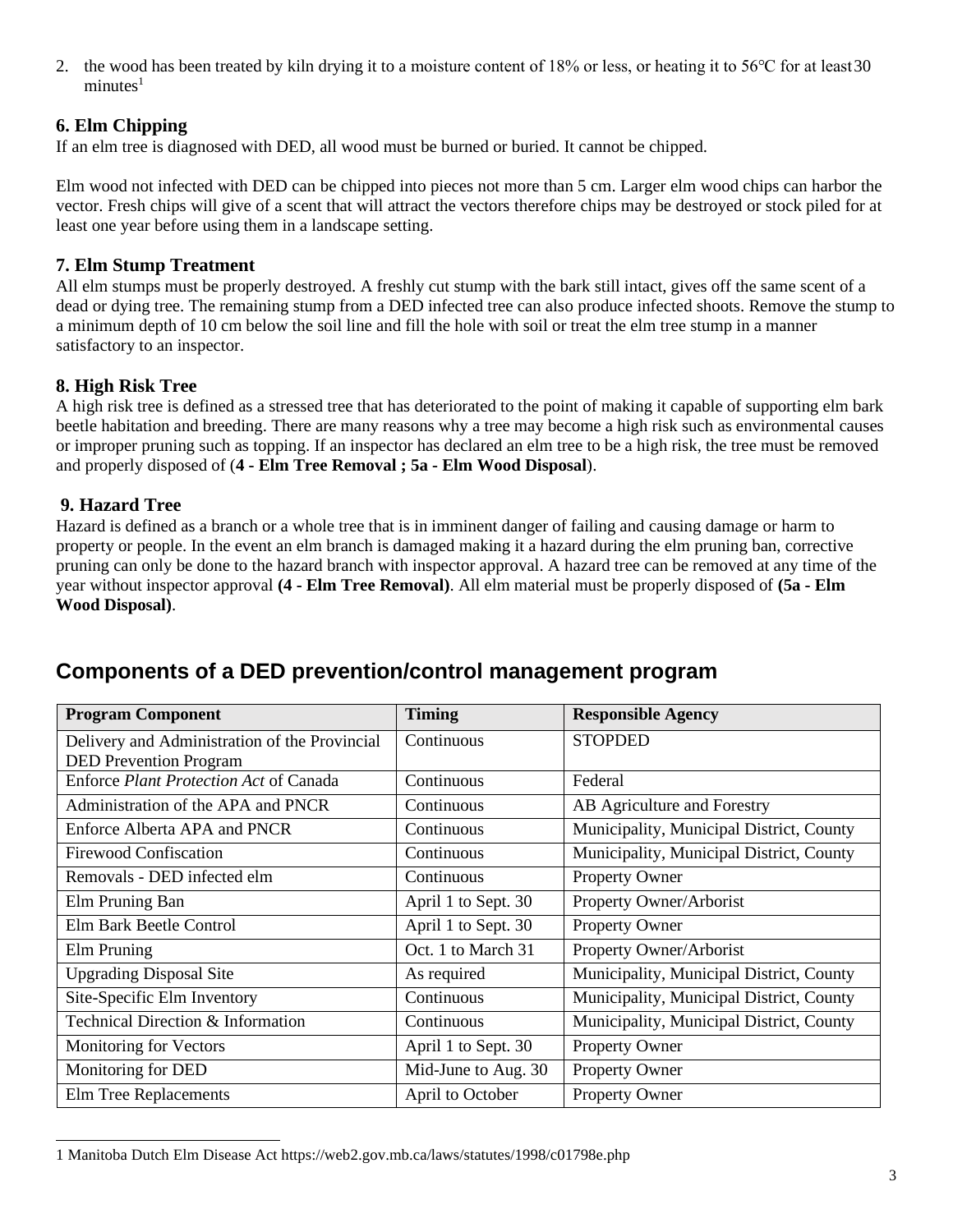## **Agricultural Pests Act (APA) "Pest and Nuisance Control Regulation (PNCR)**

APA and PNCR outline the duties and responsibilities for municipalities, Municipal Districts and Counties.

**Section 5 of the APA "Duty of individual"** contains the duties to take "active measures" with respect to pests.

**(2)** - An owner or occupant of land or property or the owner or person in control of livestock shall take active measures to

(a) prevent the establishment of pests on or in the land, property or livestock unless otherwise authorized by the Minister,

(b) control or destroy all pests on or in the land, property or livestock unless otherwise authorized bythe Minister, and

(c) destroy any crop, vegetation or other matter that contributes or may contribute to the maintenanceor spread of a pest on or in the land, property or livestock.

**Section 6 of the APA "Duty of local authority"** identifies the duties of the local authority of a municipality to prevent the establishment of a pest or to control or destroy a pest in a municipality.

A local authority of a municipality shall take active measures

(a) to prevent the establishment of, or

(b) to control or destroy, pests in the municipality.

#### **Section 10 of the APA "Appointment of inspectors by local authority"**

**(1)** The local authority of a municipality shall appoint a sufficient number of inspectors to carry out this Act and the regulations within the municipality.

**(2)** Two or more local authorities may

(a) jointly appoint inspectors to act within the municipalities represented by the local authorities, and

(b) enter into an agreement for the sharing of the costs of the inspectors appointed jointly.

**Section 12 of the APA "Notice"** states inspectors can issue notices that specifythe DED prevention or control measures a person must take to address a pest issue and this section authorizes inspectors to respond to cases of non-compliance. It is at the inspector's judgement to decide when the pest needs to be controlled.

**(1)** When an inspector is of the opinion that land, property or livestock contains or is likely to contain a pest or should be protected against a pest, the inspector may issue a notice in writing directed to the owner or occupant of the land or property or to the owner or person in control of the livestock

(a) setting out the legal description of the land affected or a description of the livestock affected andthe legal description of the land on which the livestock are located,

(b) naming the pest,

(c) specifying the measures to be taken and the material, if any, to be used to prevent the establishment of or to control or destroy the pest, and

(d) requiring the measures described in clause (c) to be taken within a specified period of time.

#### **Section 17 of APA "Powers of inspector"**

**(1)** In this section, "land" does not include a private dwelling house.

**(2)** An inspector may, for the purpose of carrying out the inspector's duties,

(a) enter at any reasonable hour on any land to inspect the land or any buildings, property orlivestock on the land,

(b) on giving reasonable notice, direct the owner or person in control of livestock to assemble and confine the livestock for the purpose of an inspection, and

(c) take specimens of a pest or nuisance and of any matter or thing that contains or is suspected of containing a pest or nuisance.

**(3)** An inspector shall carry the identification supplied to the inspector by the local authority or Minister appointing the inspector and shall show it on request to a person owning or in charge of anything affected by the inspector's activities under this Act or the regulations.